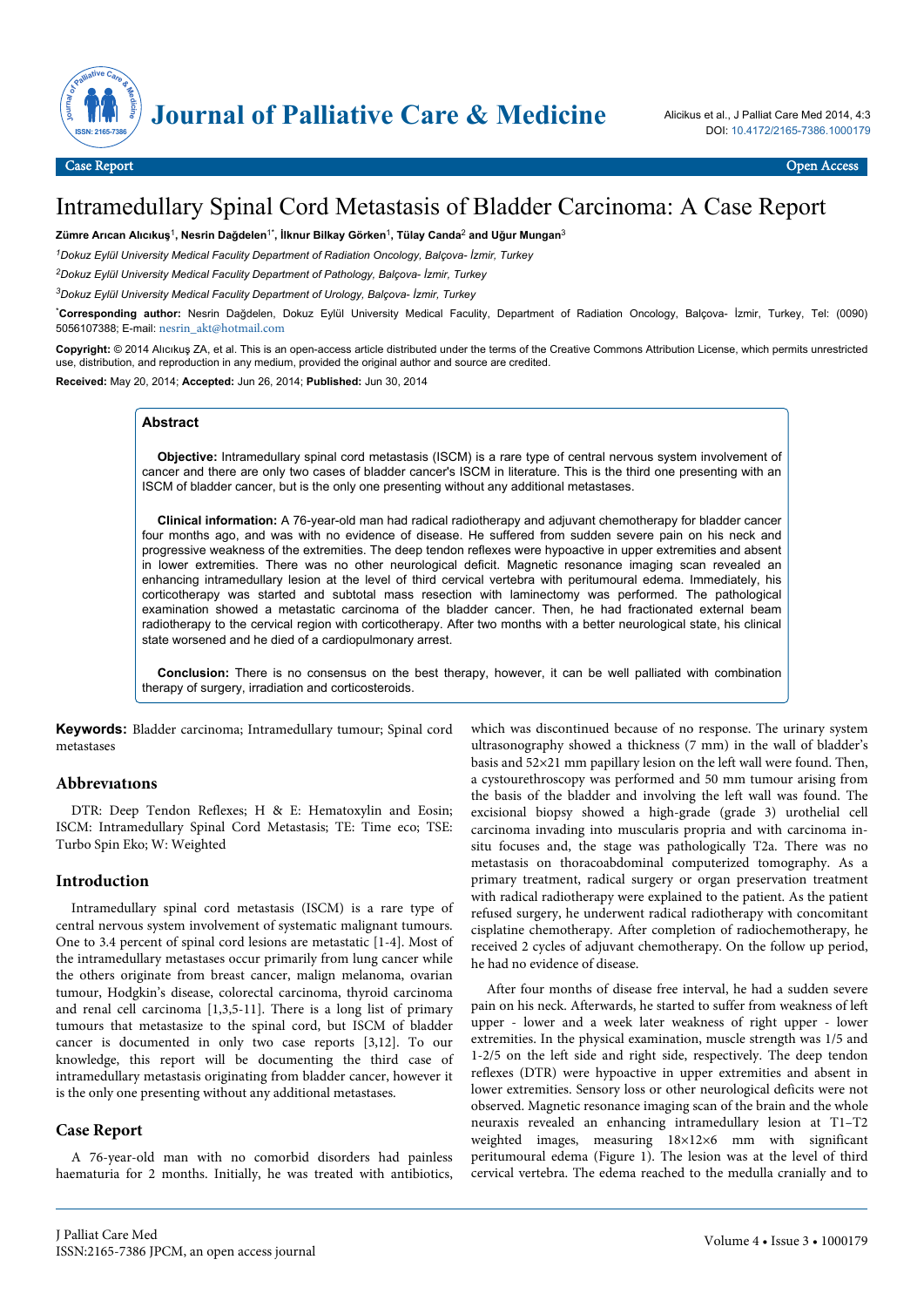Page 2 of 5

the seventh cervical vertebra caudally. There was no metastasis established in MRI and CT scan of brain and CT scan of thorax and abdomen.



Figure 1: Magnetic resonance imaging of cervical neuraxis revealing an enhancing intramedullary lesion measuring 18x12x6 mm with significant peritumoural edema. a. T2 W- Turbo Spin Eko(TSE) image, b-c. T1W -TSE images, d. T1W- Spin Eco choronal image, e. Short T1 Invertion Recovery\_long Time of Eco (TE) image.

Immediately, corticotherapy (dexamethasone 16 mg/day) was started. Surgical operation was considered as initial treatment because of the rapid progression of the symptoms and to have a histopathological diagnosis. Peroperative pathology was reported as suspectly ependymoma. The subtotal mass resection with laminectomy of the third cervical vertebra was performed. The final pathological examination showed a "metastatic carcinoma". Due to his previous bladder carcinoma history, immunohistochemical stains were performed. Immunohistochemically, the tumour cells were cytokeratin (+), glial fibrillary acidic protein (GFAP) (-), epithelial membrane antigen (EMA) (+), prostate specific antigen (PSA) (-), prostatic acid phosphatise (PSAP) (-), tyroid transcription factor-1 (TTF-1) (focally +), S-100 (-), Vimentin (-), chromogranin (-), sinaptofizin (-), p63 (focally +). The final pathological diagnosis was reported as metastatic bladder carcinoma (Figure 2).

After surgery, he had fractionated external beam radiotherapy to the cervical region combined with corticotherapy. Because of the patient's demand and his general health condition, a short radiotherapy fractionation schedule was chosen. Radiotherapy was performed with 4 Gray daily fractions in five days (Figure 3). After completion of radiotherapy, he had clinical improvement. Before his discharge from hospital, two months after surgery, the final physical

examination showed muscle strength as 3/5, 3/5 and 1/5 in bilateral upper, right lower and left lower limbs, respectively. The DTRs were hypoactive in both upper and lower extremities. As in the initial physical examination, neither sensory loss nor other neurological deficits were detected. The corticotherapy medication was tapered and he was given an exercise program. In the light of general condition of the patient, palliative chemotherapy was not considered.

On the follow up period, two months after the end of radiotherapy, his clinical state worsened gradually and he died of a cardiopulmonary arrest.

# **Discussion**

Intramedullary spinal cord metastasis is an unusual type of cancer metastases. Incidence is reported as 1-3.4 % in the literature [1-4]. The most common primary site is lung accounting for 50-64%, followed by breast carcinoma (15%) [1,8,10,11]. In less than 2% of cases, the primary tumour site is unknown. The most common location of ISCM is the thoracic cord (42%) followed by the cervical cord (31%) [8]. In our patient, the metastasis was located at the cervical cord.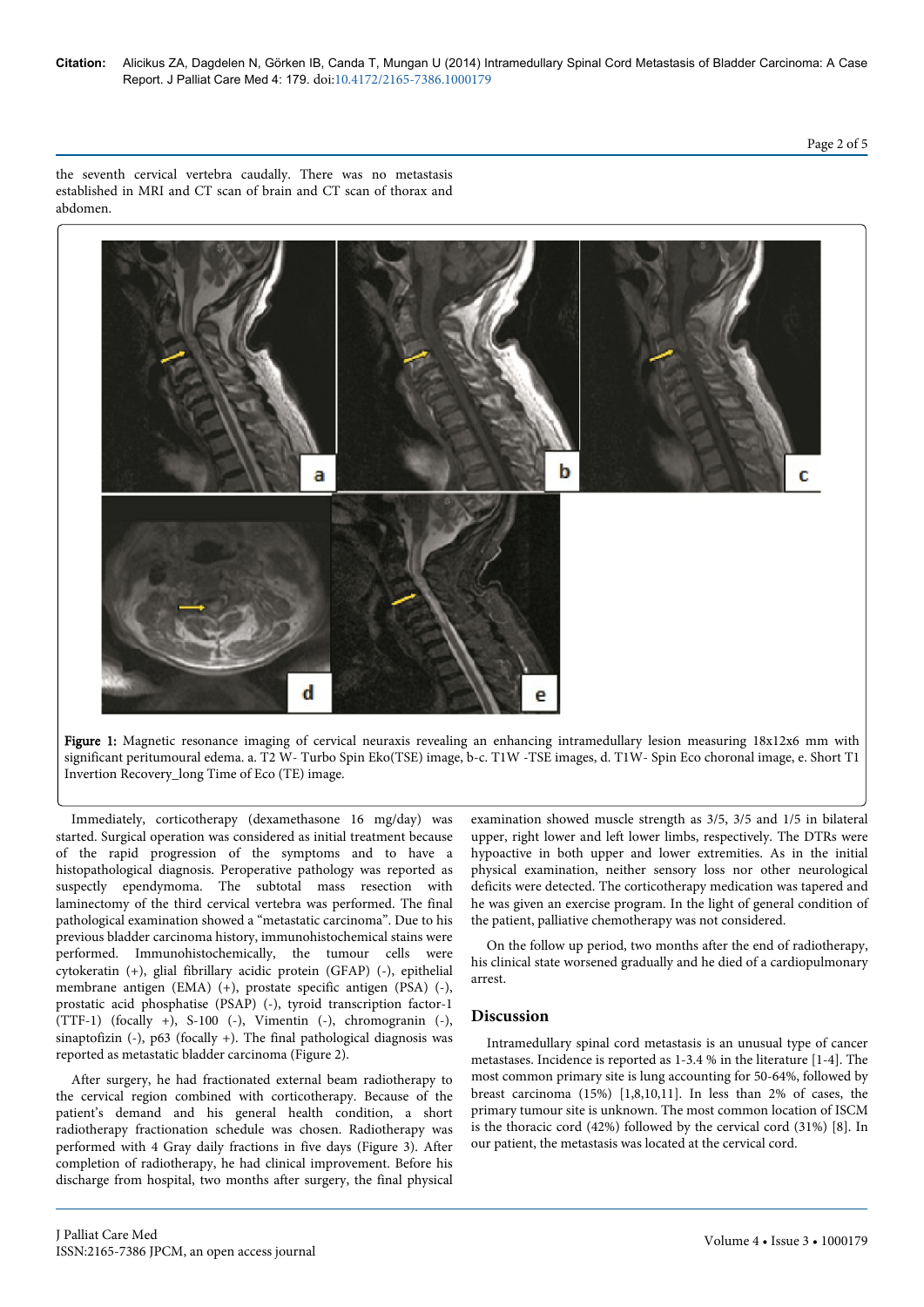It is rare that the metastasis of central nervous system (CNS) occurs only in the spinal cord. In 50-59% of cases there are concurrent brain metastases [10,12]. However, unlike the other two cases, no brain metastasis was determined in our patient [3,12].



Figure 2: The metastatic tumour has a fibrovascular core and a papillary structure. a. Hetoxylin-eosin (H&E) ((original magnification, \_100). b. Cytokeratin (original magnification, \_100). c. Epithelial membrane antigen (original magnification, \_100).



Figure 3: Radiotherapy field included the 1st vertebrae cranially and the 7th vertebrae. caudally. Radiotherapy was given with parallely opposed fields, 4 Gray per day in five fractions using high energy photons.

There are many suggested pathogenetic mecanisms for ISCM. The most common one is believed to be hematogenous spread, while the others are dissemination through the vertebral venous plexus and via direct invasion of nerve roots [8,10].

As reported in review of Grem et al., the most frequent presenting complaints are pain and motor deficit [8]. In our patient, pain was the initial symptom and was followed by weakness of the extremities. Sudden onset of neurological deficit and rapid progression are the most consistent characteristics of ISCM and this is helpful in distinguishing it from the slow growing primary spinal intramedullary tumours [8,13]. The distribution of the weakness is asymmetric in most patients with ISCM, as it was in our patient and in one of the two other cases [8,12]. Paresthesia is less frequent as an initial symptom. There was also no sensory deficit in our patient, but both of the other two ISCM of bladder cancer cases had sensory deficits [12,3]. Dysfunction of bowel and bladder are unusual early manifestations of intramedullary spinal cord metastasis. Other common findings include a diminished sensory level, pathological reflexes, and Brown-Séquard's syndrome [1,8,14,15].

As reported in review of Grem et al., the most frequent presenting complaints are pain and motor deficit [8]. In our patient, pain was the initial symptom and was followed by weakness of the extremities. Sudden onset of neurological deficit and rapid progression are the most consistent characteristics of ISCM and this is helpful in distinguishing it from the slow growing primary spinal intramedullary tumours [8,13]. The distribution of the weakness is asymmetric in most patients with ISCM, as it was in our patient and in one of the two other cases [8,12]. Paresthesia is less frequent as an initial symptom. There was also no sensory deficit in our patient, but both of the other two ISCM of bladder cancer cases had sensory deficits [12,3]. Dysfunction of bowel and bladder are unusual early manifestations of intramedullary spinal cord metastasis. Other common findings include a diminished sensory level, pathological reflexes, and Brown-Séquard's syndrome [1,8,14,15].

In the past, computed tomography myelography was used, but it had false negative findings [11]. As the MRI tecnology improved, MR imaging became the most sensitive and specific test for detection of ISCM [11,14,15]. Nowadays, it is the gold standard method. The use of gadolinium-enhanced MR images has further improved sensitivity, because they make it possible to distinguish metastatic tumour sites from surrounding edema, so it helps the surgeon to localize the sites for surgical planning.T2-weighted MR images are very sensitive in delineating intramedullary lesions. This lesions have greater water content, so they have an abnormal MRI signal as well as the reactive peritumoral edema. An enhancing central metastatic tumor nodule may be demonstrated by additional use of gadolinium. However, there is still no technique that is capable of distinguishing ISCM from primary spinal cord neoplasm or other non-neoplastic lesions [11]. MRI with gadolinium was performed in our patient and the other two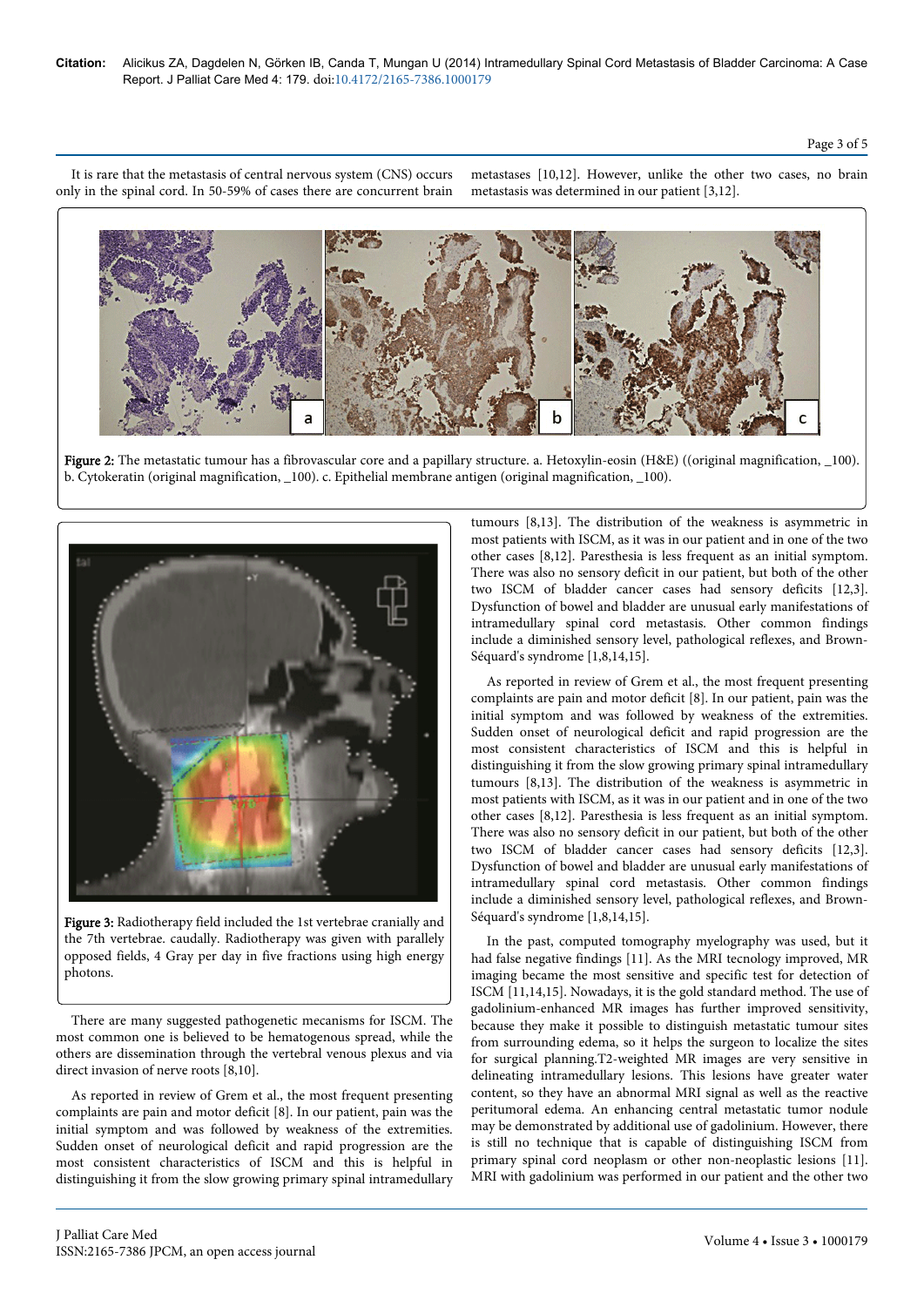# Page 4 of 5

cases to determine the ISCM lesion [12,3]. Complete brain and spine imaging, preferably with MRI, as performed in our patient, is important before treatment decisions. MRI is also helpful to evaluate the response to therapy and to discern the presence of multiple metastatic lesions in the neuraxis [1,10,14].

Radiotherapy, chemotherapy and surgery are treatment options for intramedullary spinal cord metastases. However, there is no consensus on which treatment is the best one. Mostly, ISCM is unresectable without causing additional neurological deficits. Due to the fact that these tumors invade the spinal cord, ISCM resection and dissection from normal tissues is difficult. Radiotherapy with or without steroids is accepted as a gold standard in worldwide, especially in patients with early diagnosis and radiosensitive tumours such as lymphoma or oatcell carcinoma who have long-lasting remission with radiation [1,3,8,14]. In other patients, improvement of their neurological symptoms without increase in survival time is observed. Within 6 months after standard radiation therapy, 80% of patients are paraplegic or dead. Combination of steroids and radiation therapy has no additional survival benefit, but steroids can provide improvement in the symptoms by acutely reducing peritumoral edema [14,16]. Intramedullary spinal cord metastasis is very rare, so that no randomized trials can be established to determine the best radiation dose and the fractionation schedule. In the literature, various treatment schedules were used usually with a total dose of 20 - 40 Gray with conventional techniques [7,16,17]. Parikh and Heron used fractionated radiosurgical treatment for their ISCM of renal cell carcinoma case. They used a dose of 15 Gy to the 80% isodose line in 3 fractions, over 5 days. They concluded that CyberKnife stereotactic radiotherapy was feasible, safe, and efficient to treat a patient with an ISCM [18].

In addition,as the optimal fractionation schedule is unknown, decision of short or long-course radiation therapy scheme depends on many prognostic factors such as, tumour type, patients general health condition and performance status, as well as the frequency of other metastatic sites [19]. Our patient had poor performance status that led us and the patient to choose a short-course radiotherapy. One of the urothelial ISCM cases in the literature had no therapy, and the other one had 10 fractions of irradiation reaching a total dose of 30 Grays [3,12].

Highly radioresistant tumours as well as the well encapsulated or cystic intramedullary spinal cord metastases should be considered for surgical intervention. Cystic tumours are more easily removed without damaging the normal structures [14]. However, surgical decision depends on various factors, such as the comorbidities and general condition of patient, risk of anesthesia and dissemination of the primary malignancy [17,11,14].

Grem et al. suggest that surgery could be useful for establishing the diagnosis, but did not provide neurologic improvement. The best therapeutic results were achieved by radiotherapy [8]. However, a more recent study by Sutter et al,. determined in their case report and literature review that surgery provides improvement in neurological status and survival in patients with ISCM [14]. Due to improvements of surgical techniques, many patients might have benefit from more effective surgical treatment modalities such as radical, open excision, minimally invasive surgery like endoscopy to ultraminimal/ noninvasive spinal radiosurgery [6].

Chemotherapy alone is not choice of treatment for ISCM cases, but can be used in combination with other treatment modalitites,

especially in chemosensitive tumours like small cell lung cancer [12,11]. Chemotherapy, especially when combined with radiotherapy, has an effect on survival, depending on the chemosensitivity of the tumour [7]. Carboplatin is considered as the most effective agent [20,7].

Providing successful palliation and improving patients' quality of life requires multidisciplinary strategic treatment planning [6]. Our patient's treatment started with corticotherapy, and then he underwent surgery. After surgical excision, radiotherapy was performed with tapered continuation of corticotherapy. The case of Crowley et al. was also treated with a multidisciplinary strategy [3].

The survival is usually shorter than 6 months in patients with ISCM, but there are some cases living more, depending on early treatment of metastasis and radiosensitivity of the tumour [5,20,1,7,8]. The survival after radiotherapy was only two months in our patient. Then, his clinical state worsened gradually, but he died of a cardiopulmonary arrest. The short duration of palliation time can be explained with relative radioresistance and incomplete excision of the tumour and the cause of death may be a result of worsened clinical state. Crowley et al had an urothelial ISCM case living only 2 weeks after radiotherapy [3].

There are only two more cases of urothelial ISCM. So this makes it impossible to give a certain message about management of urothelial ISCM. All the three case, including ours, have different managaments, and it is based on the patient's conditions. So one can only make some general suggestions about urothelial ISCM, concerning that this is a relative radioresistance tumour.

Because the 3/4 of patients have a primary malignancy, aggressive surgical approaches is often not indicated [11]. Radiotherapy is a noninvasive and effective palliative method for this group of patient who have short survival with any treatment method. If the metastases are suspicious or the patient is expected to have a long survival, combined modality treatment should be used.

As a result experience related with ISCM is very limited. However, all findings of our patient were consistent with the literature.

# **Conclusion**

In this case report we present a patient, who was diagnosed and treated for bladder cancer, after a short period of time, he suffered from intramedullary spinal cord metastasis. ISCM resulting from bladder cancer is extremely rare. To our knowledge, our case study is the third documented ISCM case from which the primary site is bladder. The patient underwent surgery and radiotherapy with concomitant corticotherapy which are the most effective palliation methods for patients with intramedullary spinal cord metastasis.

# **Acknowledgment**

We appreciate Merih Güray M.D, Associate Professor of Pathology at the Dokuz Eylül University for the histopathological images and descriptions.

## **References**

1. [Cordan T, Bekar A, Türeyen K, Doğan S, Tolunay S \(1994\)](http://www.turkishneurosurgery.org.tr/pdf/pdf_JTN_268.pdf) [Intramedullary Spinal Cord Metastasis: Case Report. Turkish](http://www.turkishneurosurgery.org.tr/pdf/pdf_JTN_268.pdf) [Neurosurgery 4: 171 - 173.](http://www.turkishneurosurgery.org.tr/pdf/pdf_JTN_268.pdf)